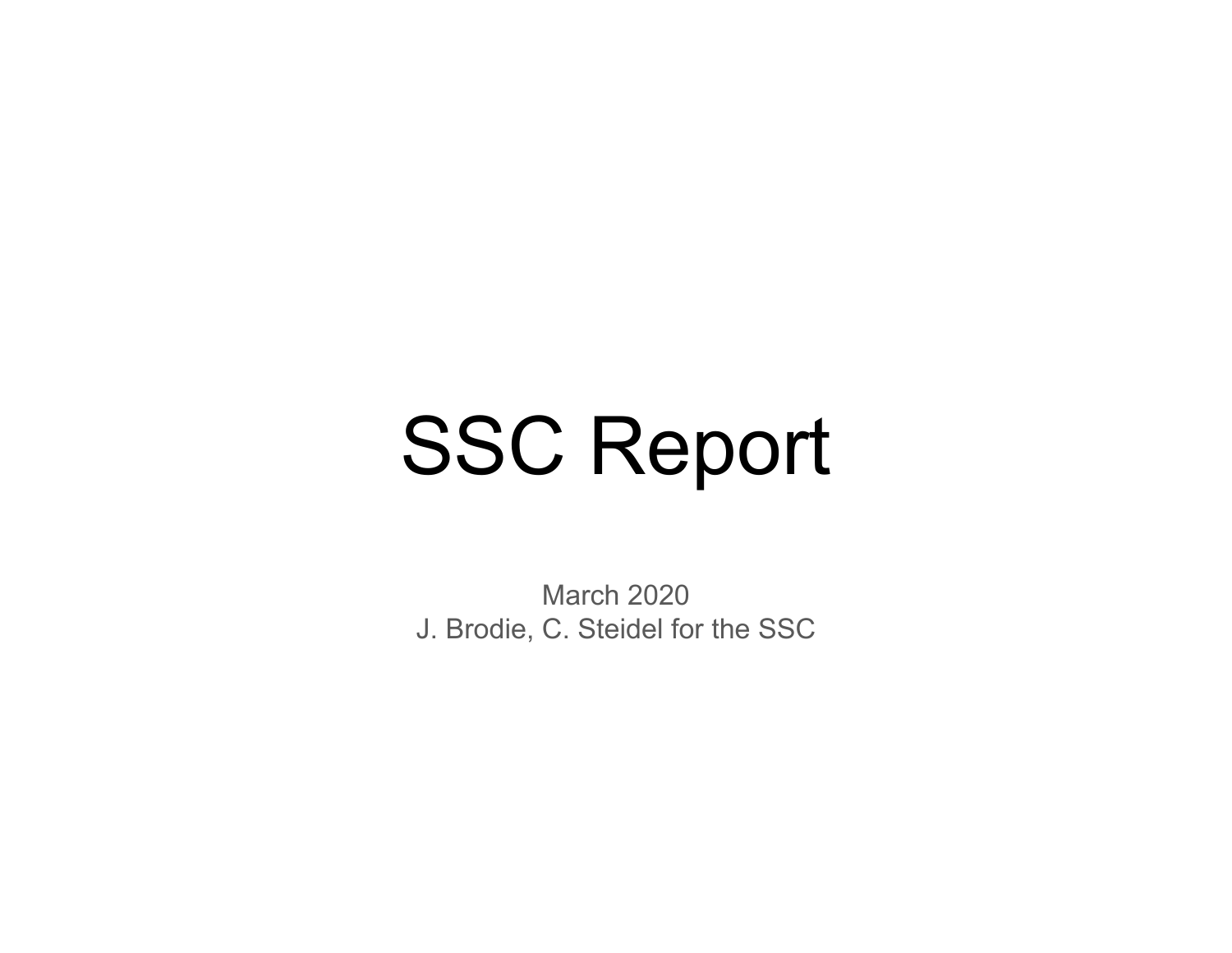## **Operations**

Regarding pandemic planning, WMKO has a phased response to minimize exposure to staff, the public, and visiting observers, that is consistent with CDC and local health board recommendations:

- $\bullet$ Eliminate public events, restrict travel, enable staff teleworking
- $\bullet$ Manage hardware supply chains, staff recruiting efforts, etc.
- $\bullet$  Increase flexibility with remote observing, including support of first-time observers

Observatory operations continued with normal efficiency, weather, and faults over past year outside of shutdown

Nine Target of Opportunity (ToO) observations executed in 2019B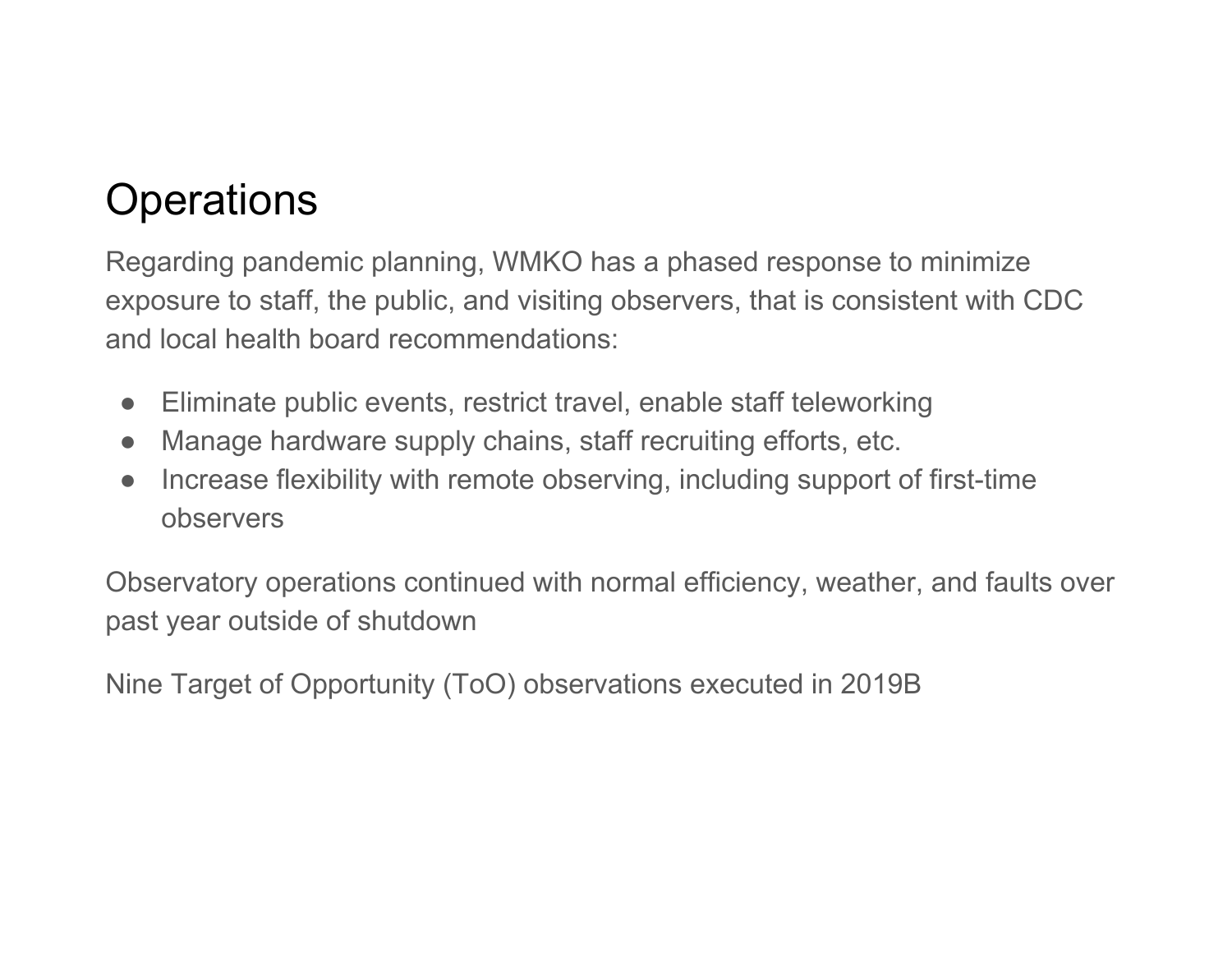## Instrumentation Status

- OSIRIS serviced in Jan & Feb to replace Holographic Aperture Mask and filter wheels
- NIRSPEC was serviced in February for minor opto-mechanical improvements
- DEIMOS CCD-5 has died, after being intermittent for several months.
- LRIS red detector has issues; it works only when colder than nominal
- KAPA technical progress is on track. Postdoc hiring. KAPA Science meeting to be held in conjunction with 2020 KSM
- $\bullet$ New KAPA laser (K1) is working on-sky!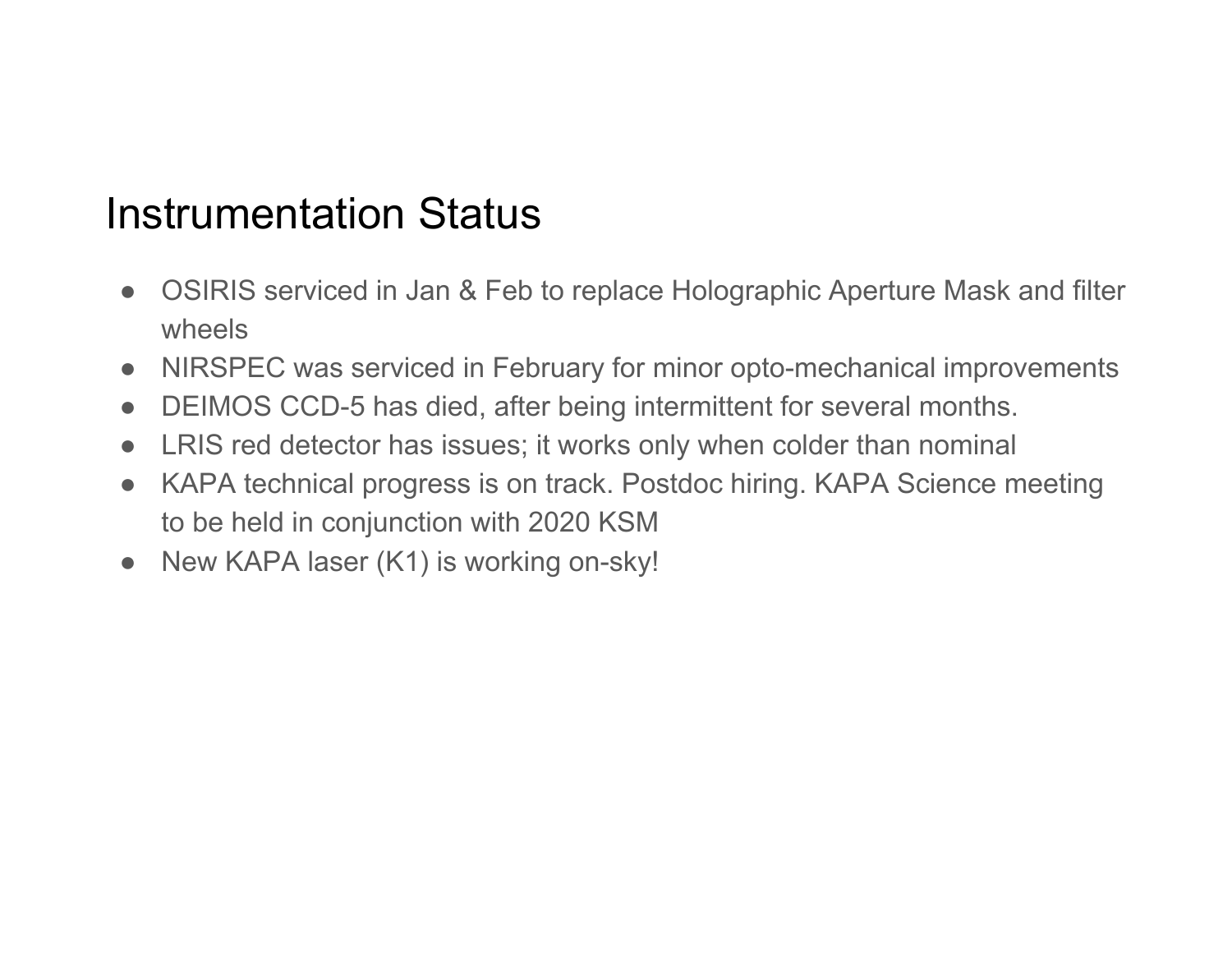### **Infrastructure**

Last few primary segments are now being repaired; project will be completed soon

Careful examination of first-repaired segment (4 years ago) indicates no degradation.

New 133 kW photovoltaic solar power system installed on summit; then suffered significant damage in top 1% wind conditions of 140 mph; repairs being negotiated.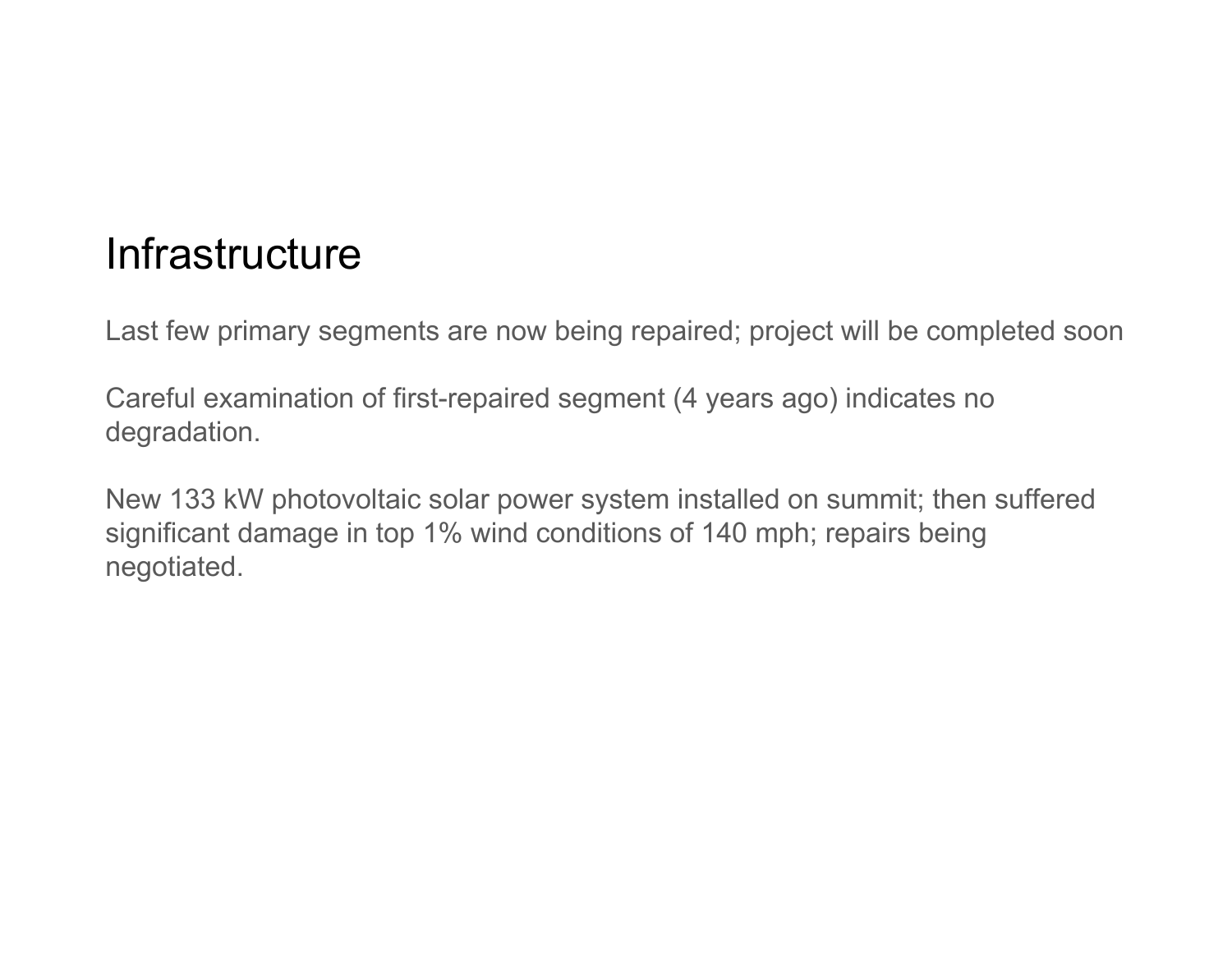## Maunakea Status and Community Engagement

- Maunakea access and land management changes are controlled at state level.
- UH Regents passed a resolution to combine Maunakea stewardship and operations
	- ●Reorganization and restructuring plan due April 2020
- Community outreach efforts need to be conducted at high level with decision makers, and also at grassroots community level
	- Community outreach may need to be expanded beyond STEM activities (e.g., workforce development more generally) for true relationship building.
- WMKO is regularly communicating and working with other Maunakea observatories on proactive land management actions and community outreach efforts.
- WMKO presence at Honolulu AAS meeting. Astronomy community very interested in Keck data archive (KOA) and also Keck scholars program.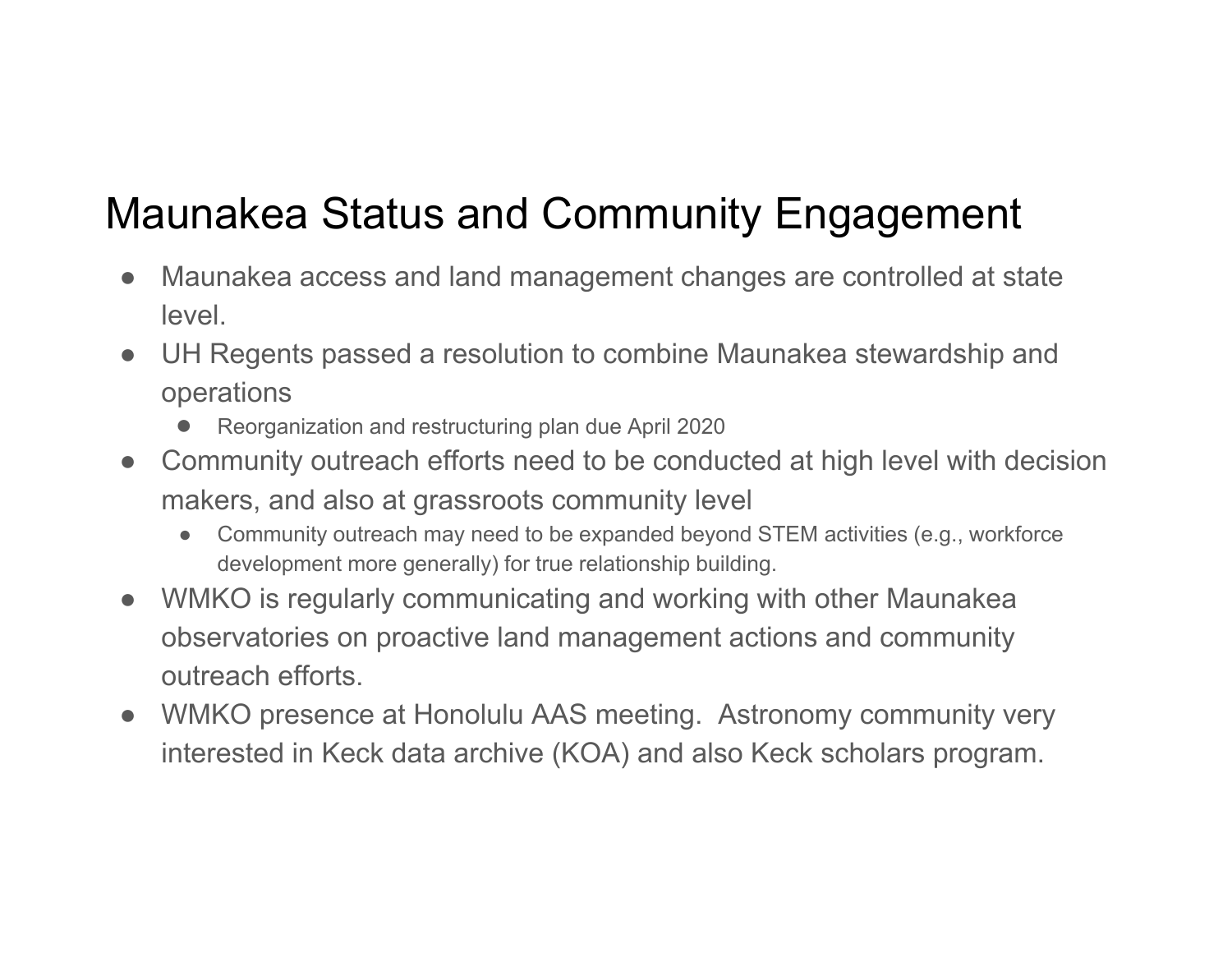## WMKO Five Year Plan: Goals

- Maintain operations service level load has increased due to TDA / ToOs
- Risk assessment and risk mitigation
- Sustain the facility and the staff

• Position the observatory for the era of new facilities on the ground and in space with a vigorous instrumentation program

• Maintain fiscal sustainability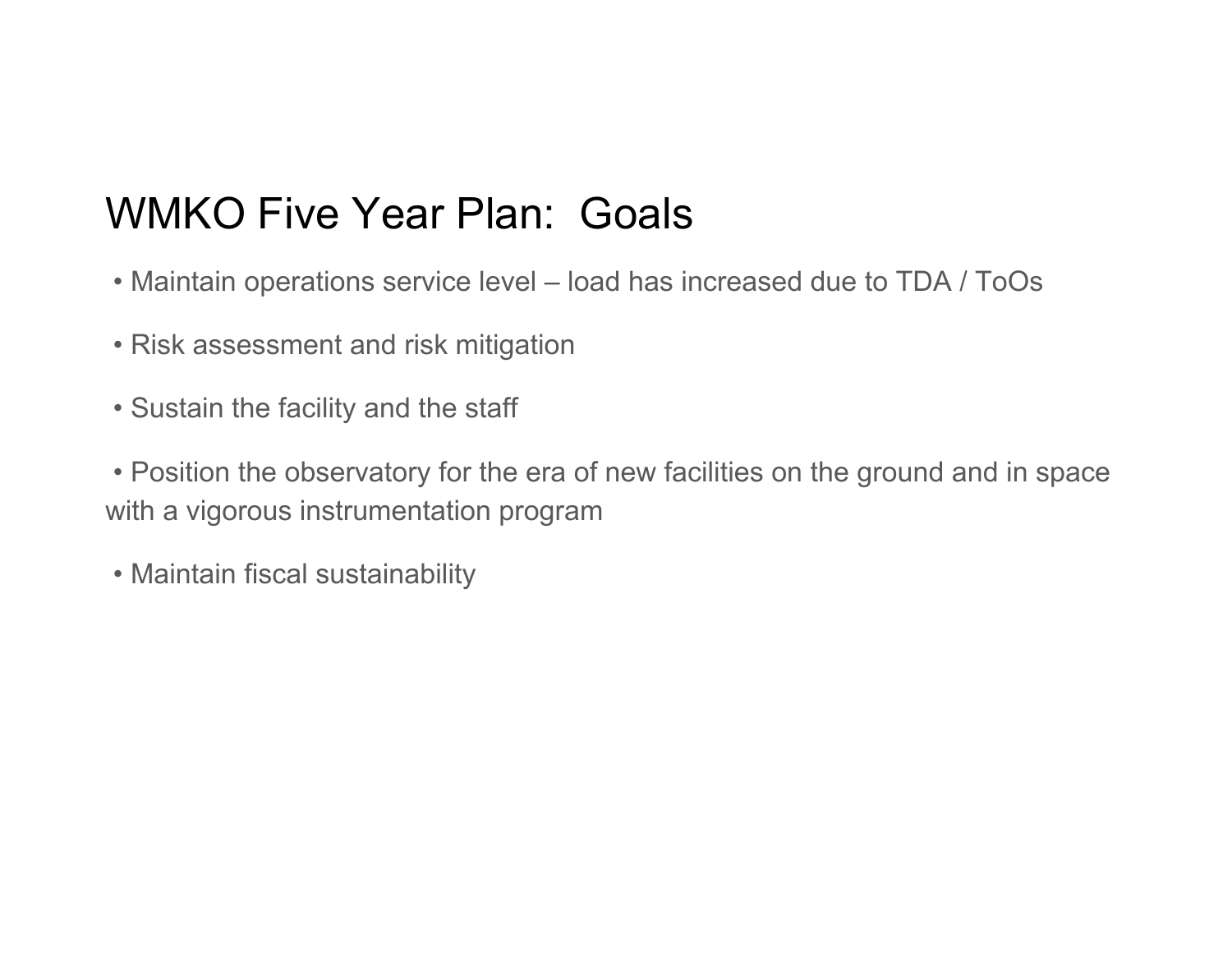#### WMKO Five Year Plan: Components

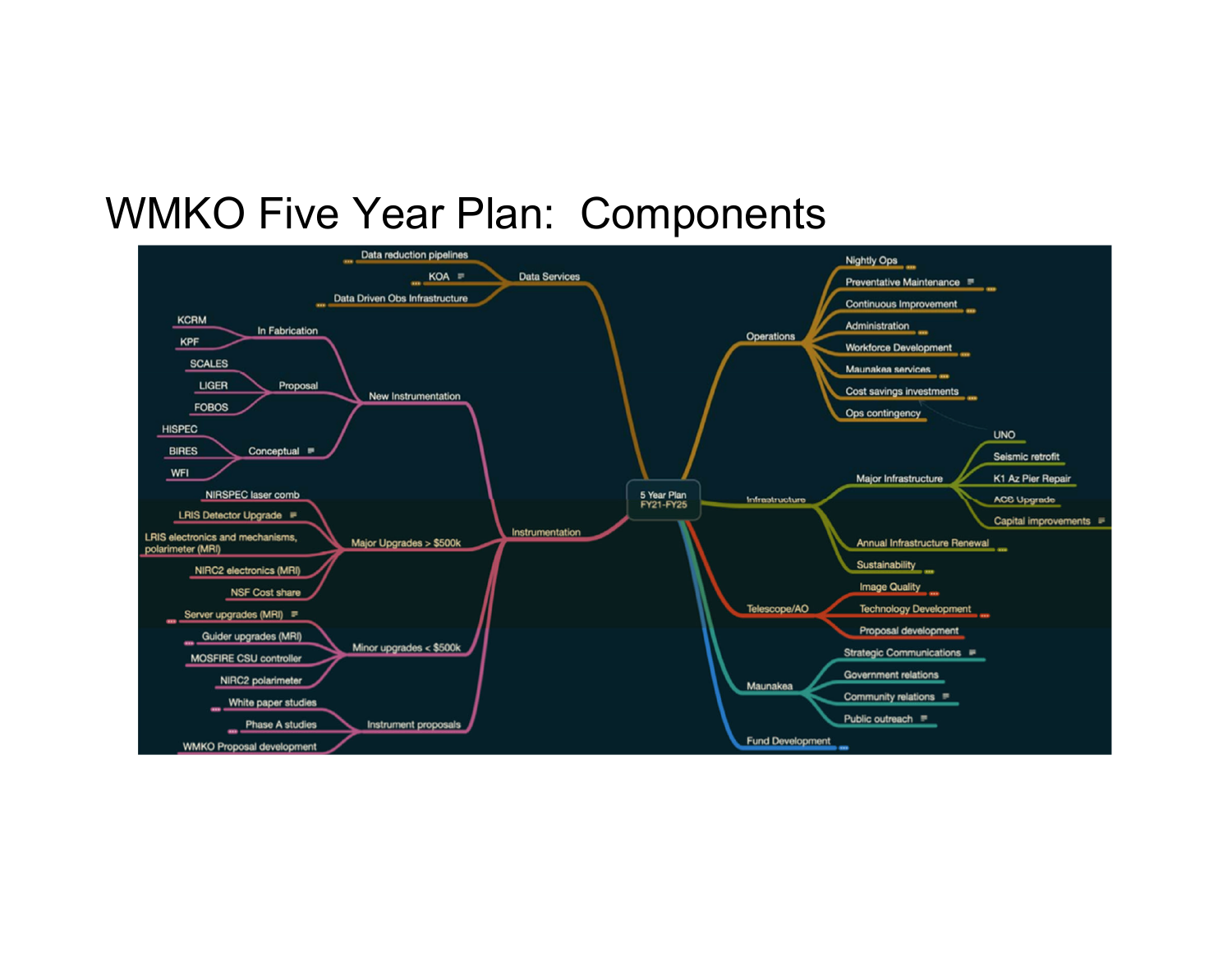## WMKO Five Year Plan: Budget and Risks

Identified risks in the planning:

- ● Retired: spare secondary mirror blank in house; would be down only a few weeks to replace if necessary
- Funded: Keck-I azimuth pier; safety issues; MK lease;
- $\bullet$ Currently unfunded: worst case scenario of pier costing; seismic upgrades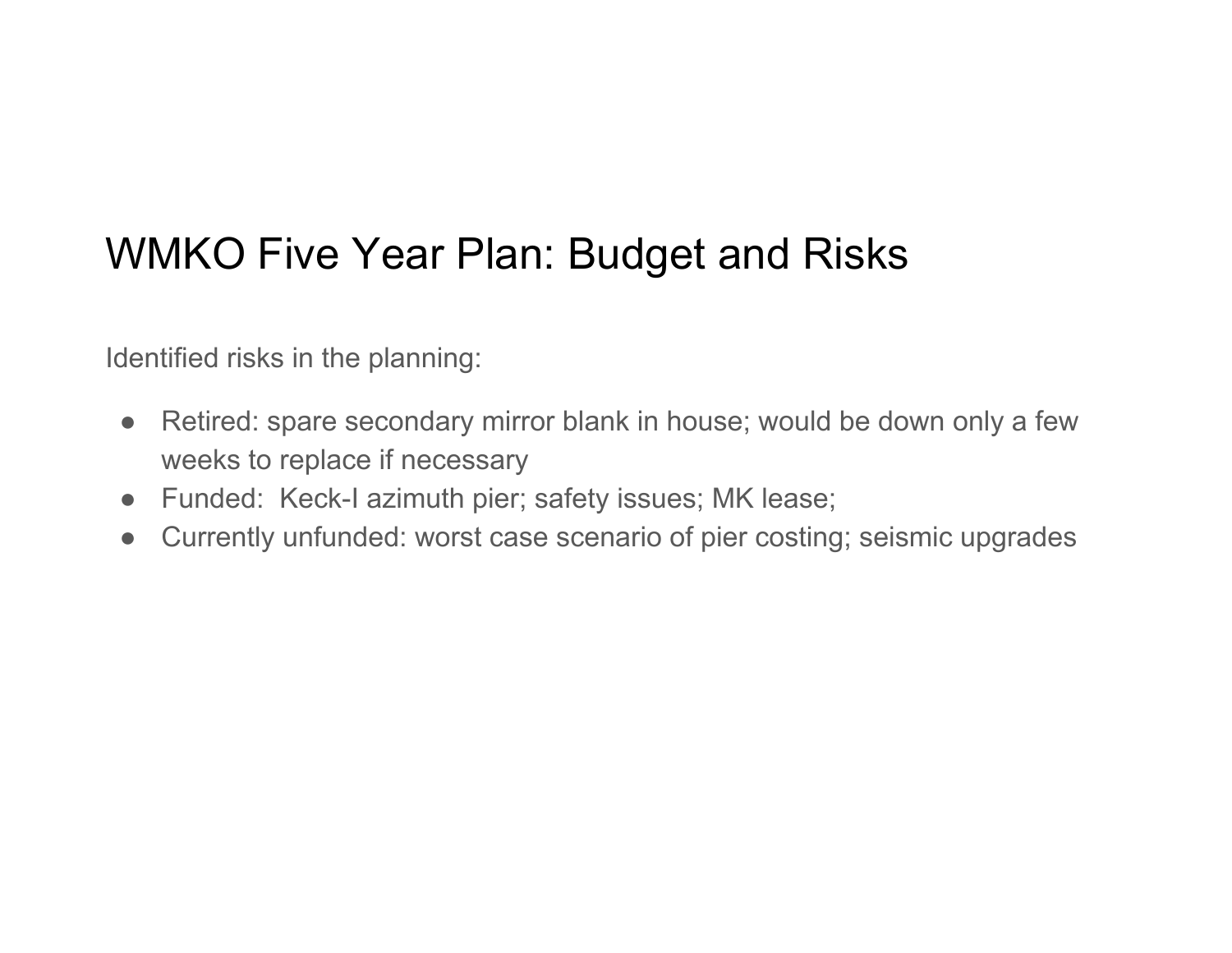## WMKO Five Year Plan: Instrumentation

- KPF is highest priority and Five Year Plan includes overall funding strategy
- Seeding new instrumentation is second goal, with three new instruments currently under consideration for NSF funding: KPF, FOBOS design, and **SCALES**
- Planning to propose through Keck MRI slot for major refurbishments of LRIS, NIRC2 electronics, and also AO bench upgrades
- Funding for other obsolescence upgrades and refurbishments, including some AO, instrument, and software, but some not yet known.
- Funding for initiatives coming in through white papers, Phase A designs, strategic planning results, and WMKO proposal involvement and internal preparation.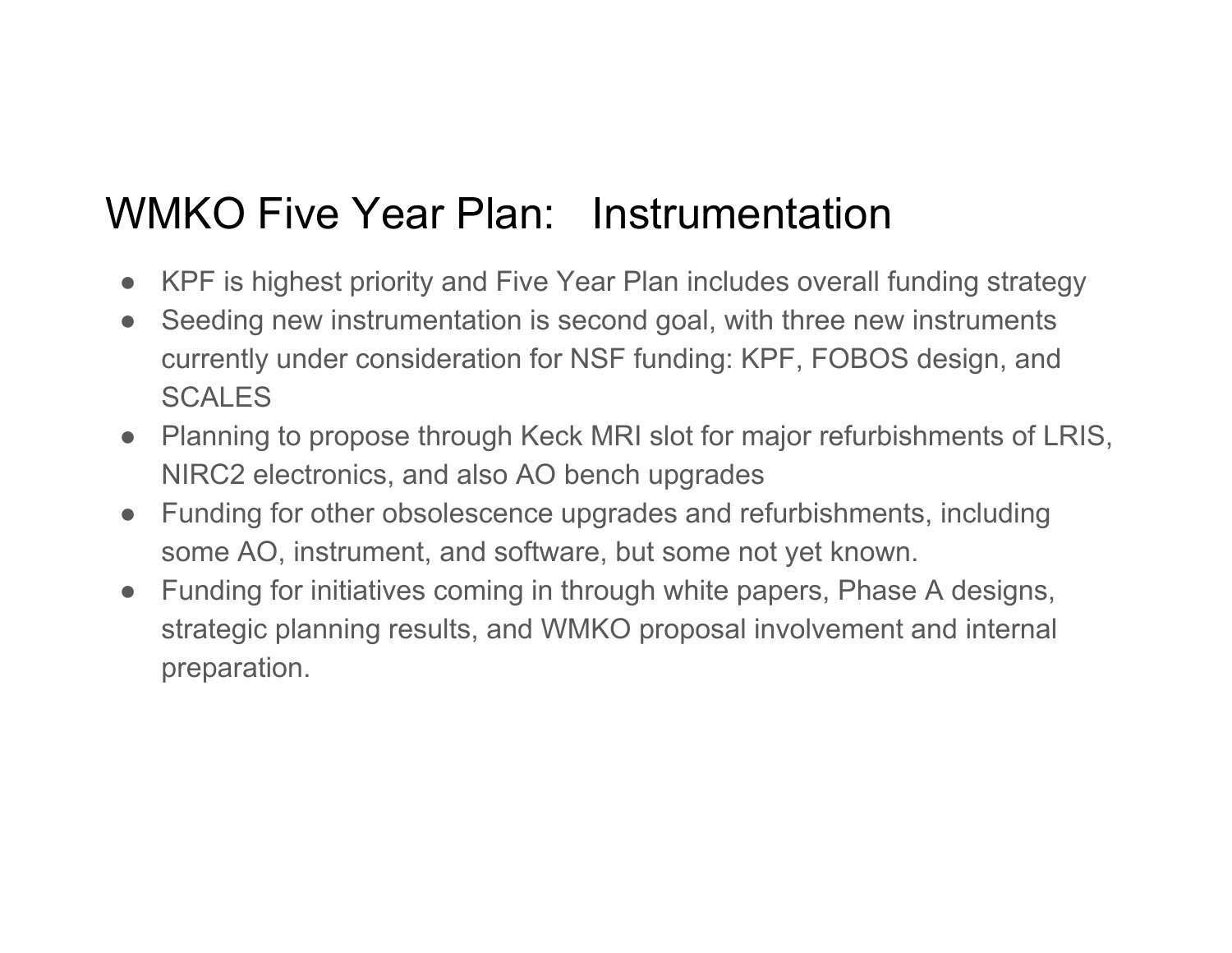## WMKO Five Year Plan: Data Services Initiative (DSI)

- $\bullet$  DSI is a new strategic program that is important to our science productivity and competitiveness AND important to NASA.
	- $\circ$  Rapid ingestion of raw and quick-look data and quick pipeline processing; will make Keck data more robust and reproducible.
	- Will improve WMKO science capabilities in time-domain arena and accelerate production of scientific results overall.
	- Will boost utilization and productivity of the Keck archive.
- WMKO is proposing for overguide NASA funding to implement DSI.
- ● Most development and maintenance work will be done at WMKO+NExScI with supporting work at partner institutions.
- Could make connections in the outreach arena: "big data" on island.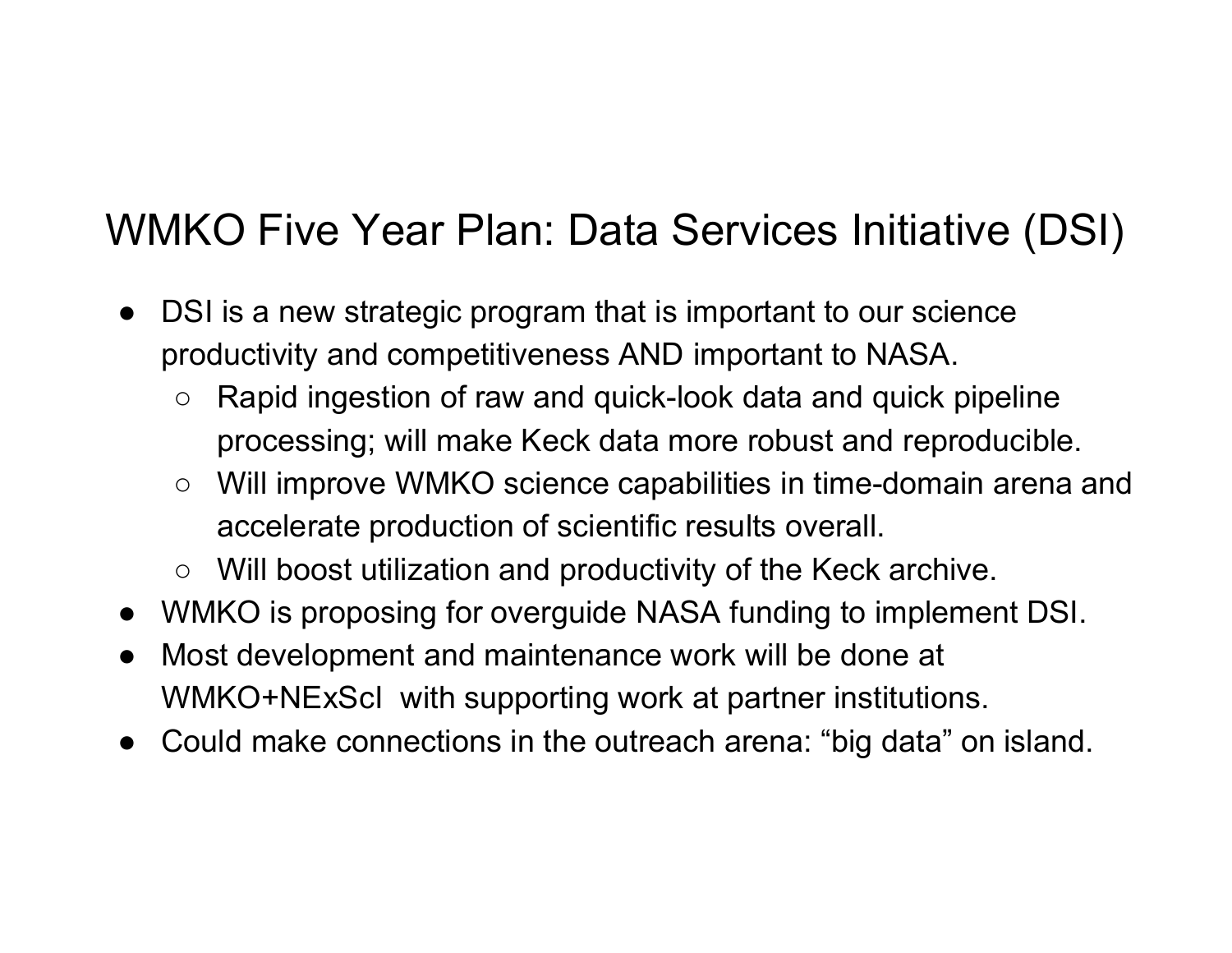## Five Year Plan: Infrastructure and Operations

- $\bullet$ Reducing risk on safety and K1 operations.
- $\bullet$ Upgrading ACS nodebox primary mirror communications system.
- $\bullet$ Continuing annual infrastructure repair budget.
- $\bullet$ Improving K2 shutter performance.
- Planning to implement unattended night operations to save operations costs. Have had to add security details, shared with other observatories.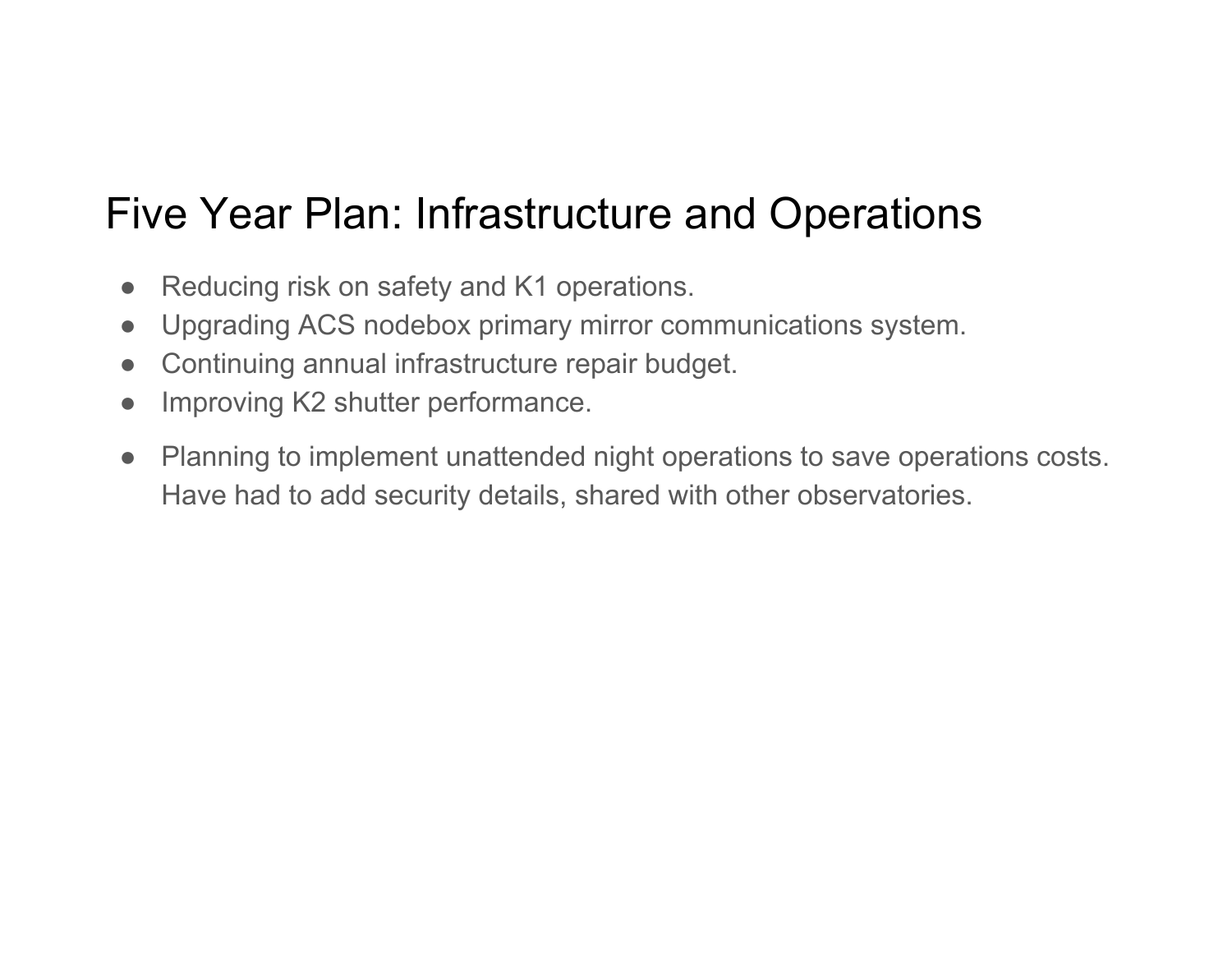#### **MSIP (John O'Meara)**

- FOBOS and KPF selected for full proposal submission 41 proposals submitted, and 16 were selected to move forward.
- Strong valuation on nights allocation "Community Keck nights are a good return for the program support", "US Access to the instrument will be enabled".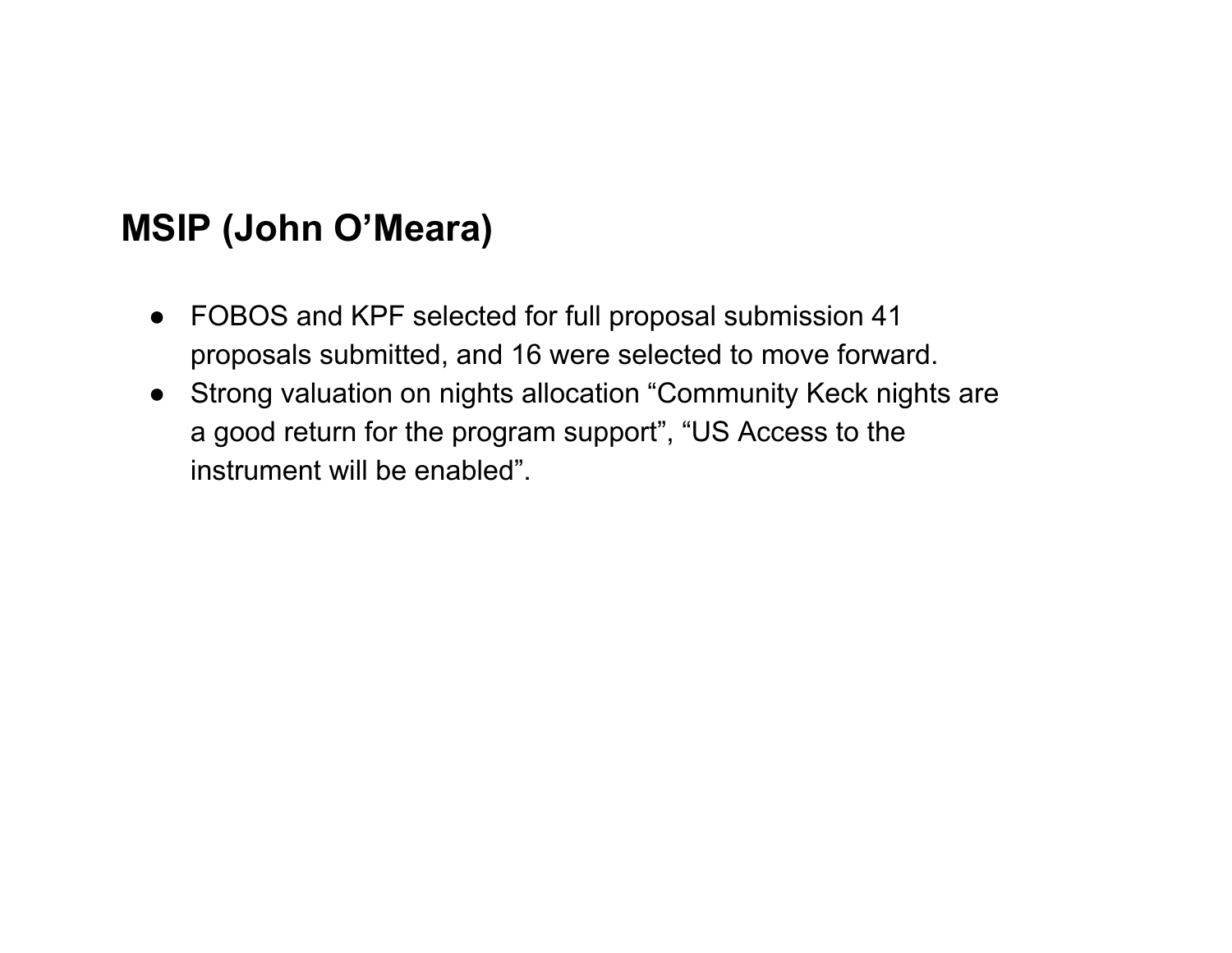#### **KPF Update (Andrew Howard & Kodi Rider) - Part 1 of 2**

- Anticipated first light in Jan/2022. Slipped by 4 months due to funding uncertainty, but proceeding full speed now.
- All major subsystems have made progress in the past year. Instrumentation I&T to start August/2020 at UCB.
- MSIP phase 1 proposal selected with very good scores
- Very positive feedback, with no serious weaknesses to be addressed for Phase-2.
- Many of the components are now under fabrication, with new updates.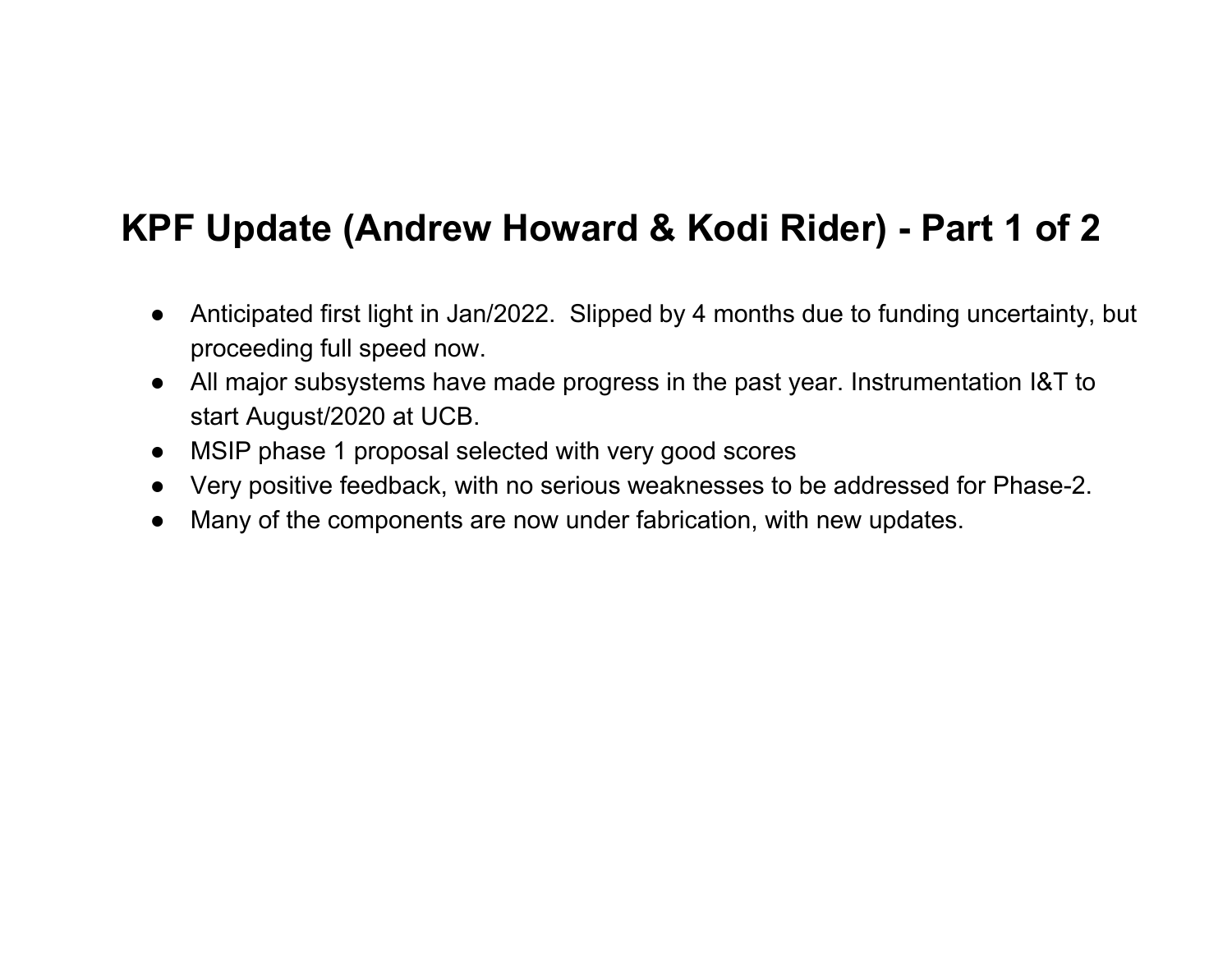#### **KPF Update (Andrew Howard & Kodi Rider) - Part 2 of 2**

- $\bullet$  The Fiber system Manufacturing Readiness Review (MRR) complete in Oct/2019. Most sub-systems, with minor re-routing of the fiber to be addressed.
- Zerodur MRR completed in Oct/2019. Review agreed on moving forward, with further investigation of optical stability glitches. KPF team has been performing long-term stability tests for the last 4 months, with performance results within spec.
- $\bullet$  All slicing/griding of Zerodur parts complete without issues at Corning. KPT team will pursue bench milling at Corning (to start in April/2020).
- $\bullet$ Both red and green VPH gratings were completed, with efficiencies above spec.
- ● Cameras and reformatter fully funded and to be delivered in mid-late 2020. Bi-weekly management meetings with manufacturer (Winlight) will continue until delivery.
- DRP (Data Reduction Pipeline): working with Keck DRP team to establish framework. first versions of individual modules developed & tested on existing data.
- ●Schedule: critical path items are cryostat units and collimator shaping/polishing.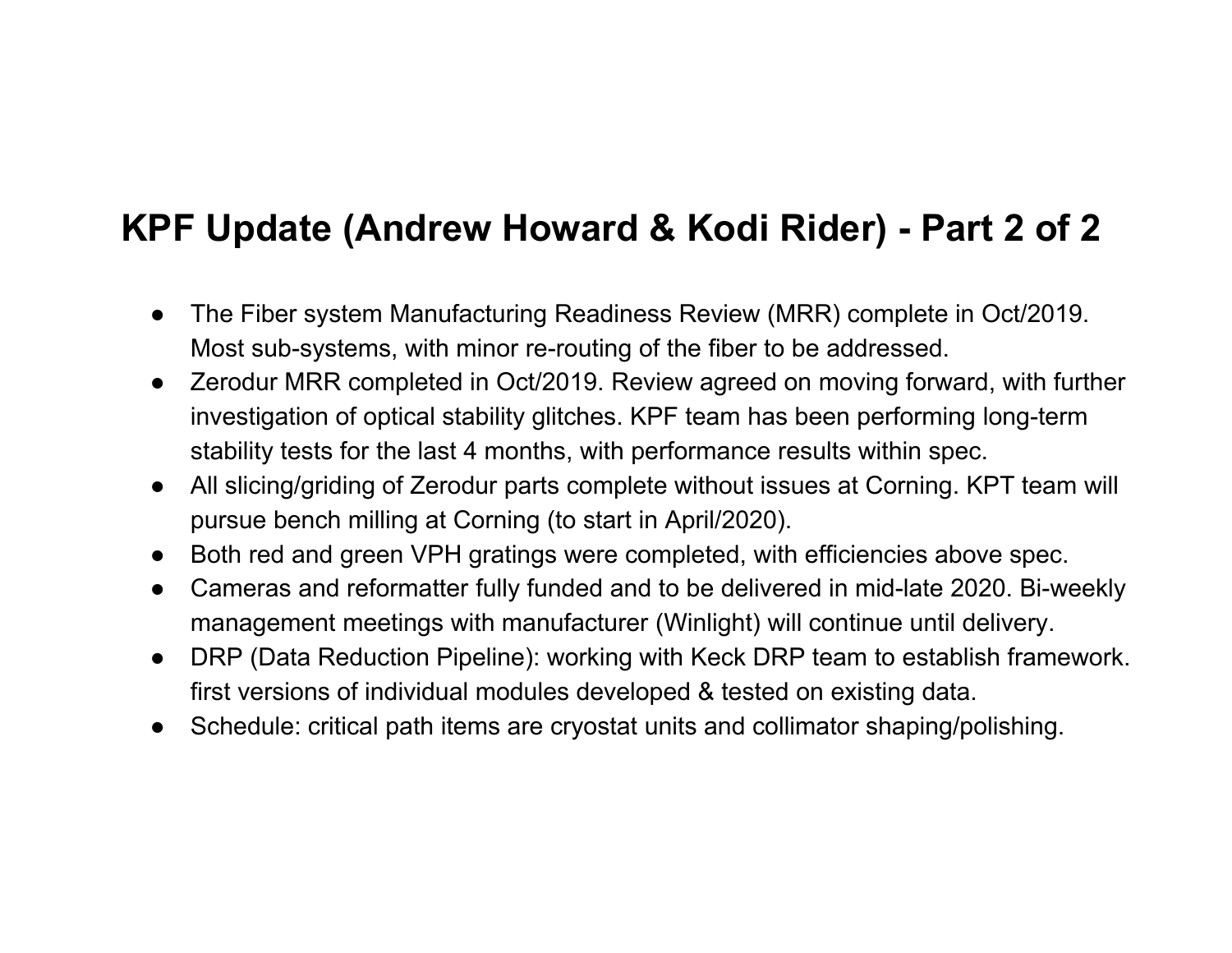#### **KCRM update (Rob Bertz) - Part 1 of 2**

- Currently starting DDR, and many procurements started. Programmatic DDR to be completed by end of March/2020.
- Instrument to be delivered in mid-2021, and commissioning (6-month duration) to be finished August 2022.
- Project managers now in place at Caltech, UCSC and Keck.
- Ten weeks of schedule slack left at this point (subsystem integration, Caltech AIT, & summit AIT).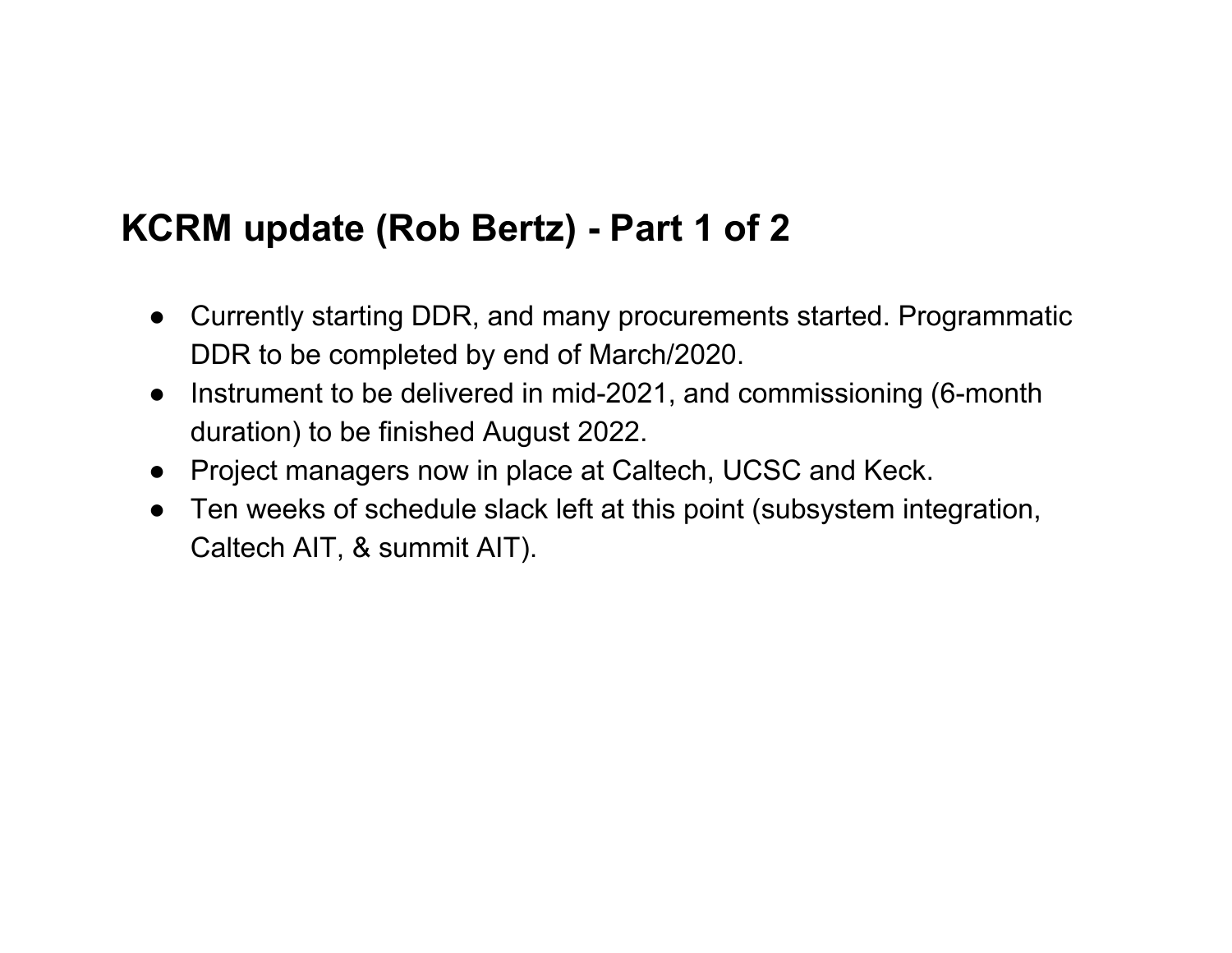#### **KCRM update (Rob Bertz) - Part 2 of 2**

Most modules have passed Manufacturing Readiness Review (MRR) and are now in procurement. Several have transitioned to Full Scale Design (FSD).

- ● Fold-mirror optics MRR complete, starting FSD, designs at WMKO and fabrication planned at CIT.
- Dichroic assembly MRR complete, starting FSD.
- Guider contracted with OMP. WMKO developing new guide camera, filter wheel and cabling.
- $\bullet$  Detector subsystem MRR complete, some elements starting FSD, no major issues expected (detectors in hand). Detector subsystem remains on the project's critical path.
- Red exchanger: finishing assembly drawings and starting FSD. 7 gratings purchased.
- ● Articulation stage: finishing assembly drawings and starting FSD. Long lead items out for RFQ.
- Camera module contracted with Winlight, contract starting FSD. Subsystem 2nd on critical path.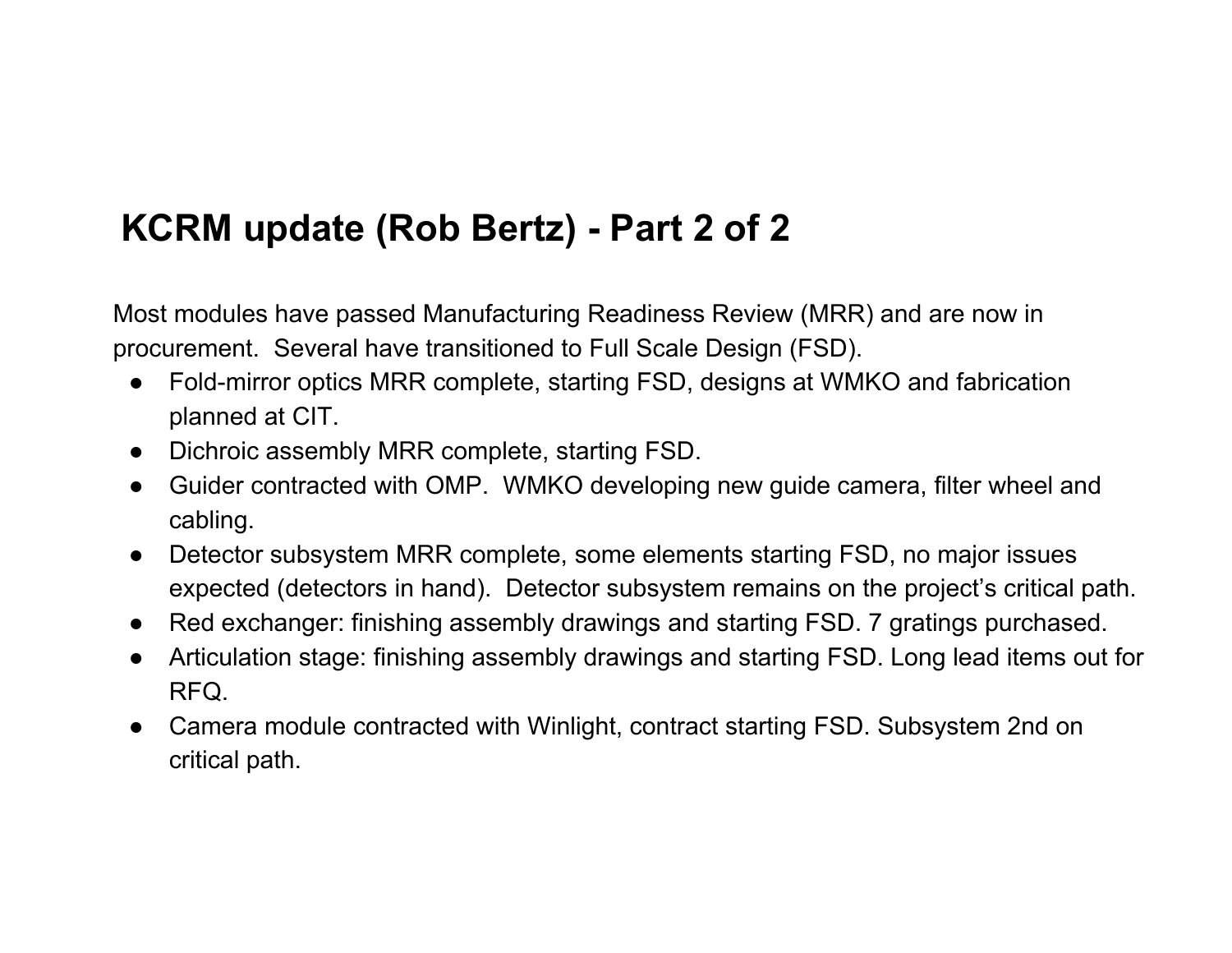## **Team Keck TAC (John O'Meara)**

- Will move for Keck TAC to have the reviewer pool be SSC members (or people recommended by the SSC), with Chief Scientist acting as the equivalent of the Selecting Official to make final allocation decisions.
- <10 proposals per semester, 1 page each. Allocating 3-4 nights per semester.
- Vary in scope from individual observers to groups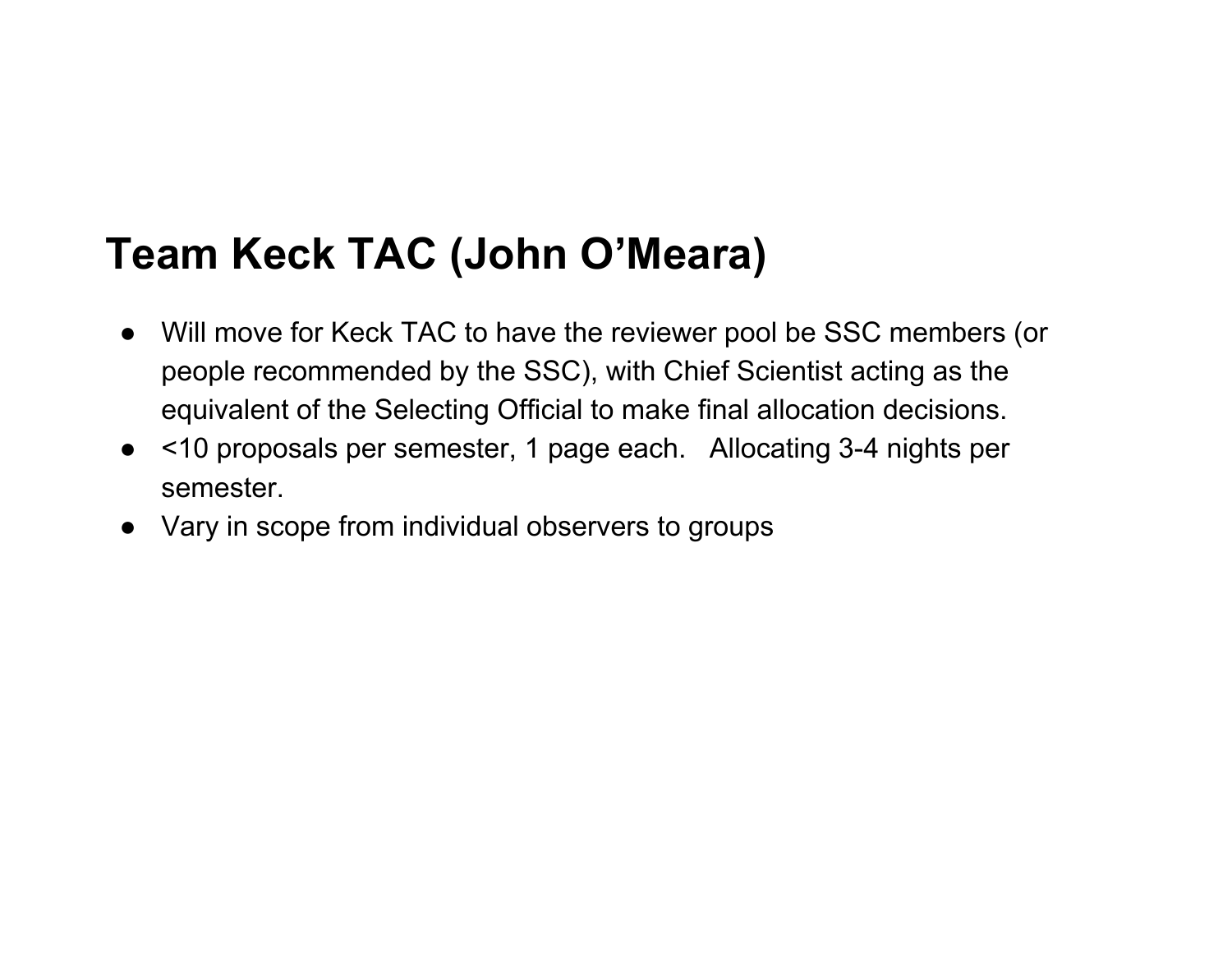## **WMKO MRI (John O'Meara)**

- $\bullet$  Intends to propose 3 small MRI (\$0.5-1.5M) annually, with primary goal for instrument refurbishment/upgrades.
- 3 slots available per year:
	- WMKO instrument-focuses
	- WMKO AO-focused
	- WMKO+SSC collaborative
- Partner institutions may be sub-awardees (rules are 20% max).
- Request that SSC work with WMKO to identify candidate proposals.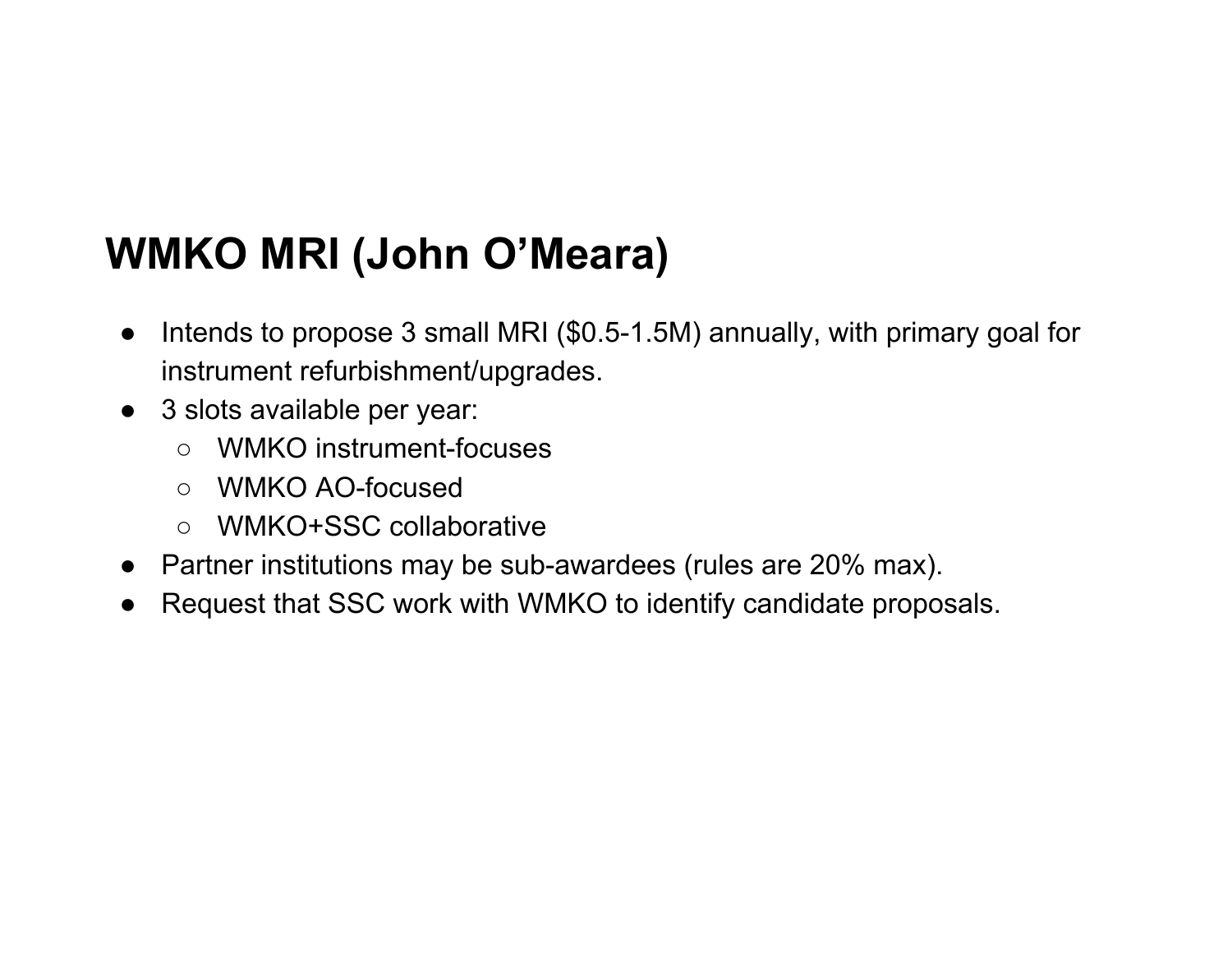## Nights Policy

- In Nov 2019 the CARA Board approved the use of 28 nights annually in support of instrument funding proposals.
- The most recent round of MSIP (KPF, FOBOS, Liger) and MRI (SCALES) proposals included nights for the broader community.
- Discussion on how the SSC should decide how many nights to allocate to each proposal going forward
	- Require instrument teams to suggest night usage. PIs should describe how the nights could be used (e.g., key science projects, nights for general community use, etc.)
	- Provide SSC cap flexibility in allocating nights. The cap can be exceeded if the SSC decides that the proposal is strategically important. This will allow the SSC to make recommendations based on scientific merit, without regard to a cap. The cap should not exceed 28 nights per annum over a 5-year period.
	- Allow SSC to re-evaluate allocations at strategic proposal decision points. For example, reconsider night allocation after Step 1 MSIPs and MSRIs are approved or rejected.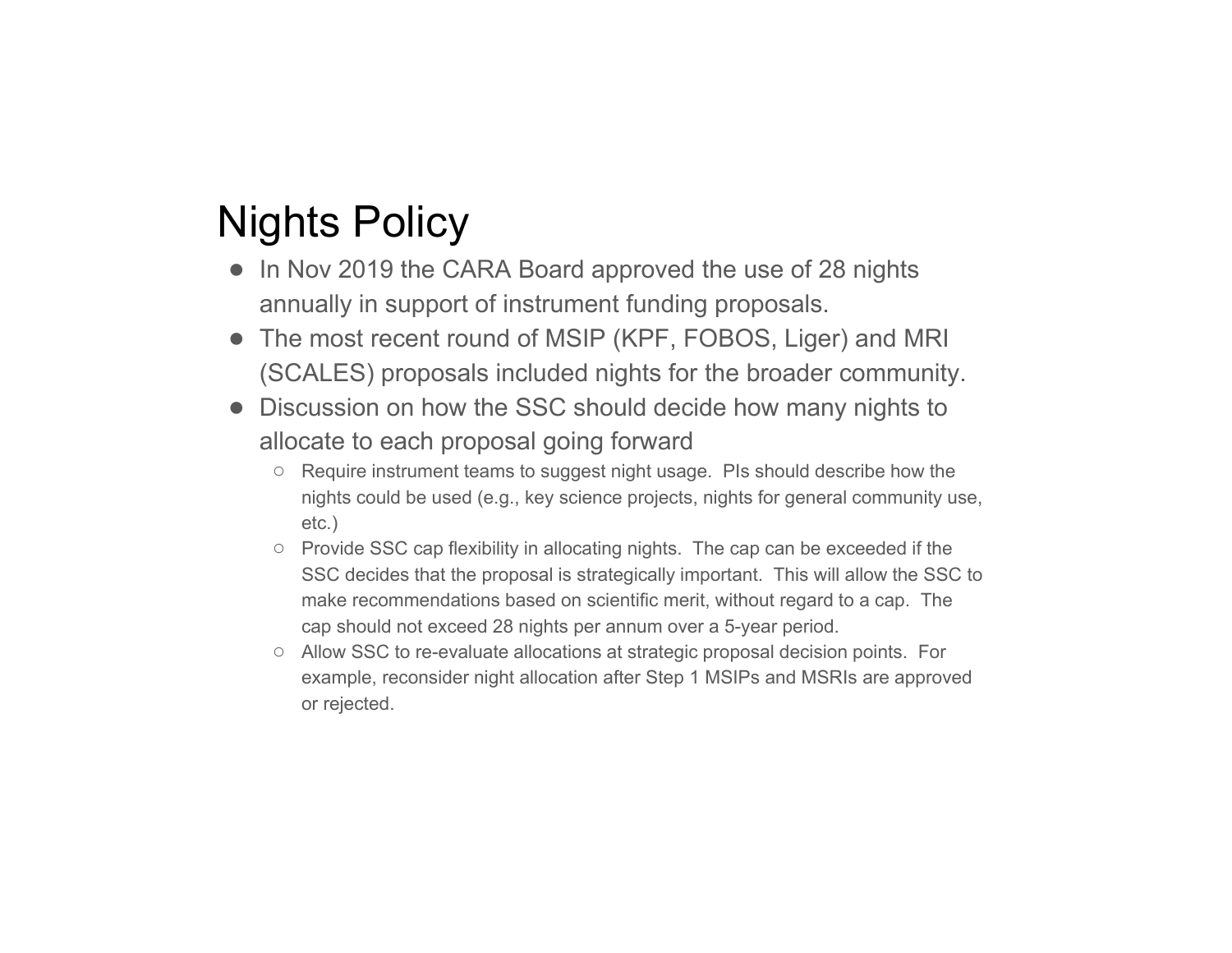### Nights Policy

- Teams should consult with the Instruments Project Manager (M. Kassis) to present the most informed proposal possible to the SSC.
	- $\circ$  Teams should understand that the SSC proposals are one-shot, just like a telescope time proposal.
- There is a distinction between MRI and MSIP.
	- MSIP: It is expected that the proposers offer something to the community.
	- MRI: There is little precedent (other than SCALES) for offering nights. \$4M MRIs are approved extremely rarely. Therefore, nights may be required to get the proposal approved.
- There is a distinction between key science projects and community time.
	- Key science projects: To be assigned after the instrument is available. The projects are riskier because they are planned ~5 years in advance.
	- Community time: These are "instant gratification" for NSF.
	- Community time may not always be the best option. As an example, SCALES will observe only a few targets. A key science project using the eventual instrument, rather than general community time, will direct the focus to avoid target duplication and clashes among groups. Teams may wish to offer other incentives, e.g., shortened proprietary period.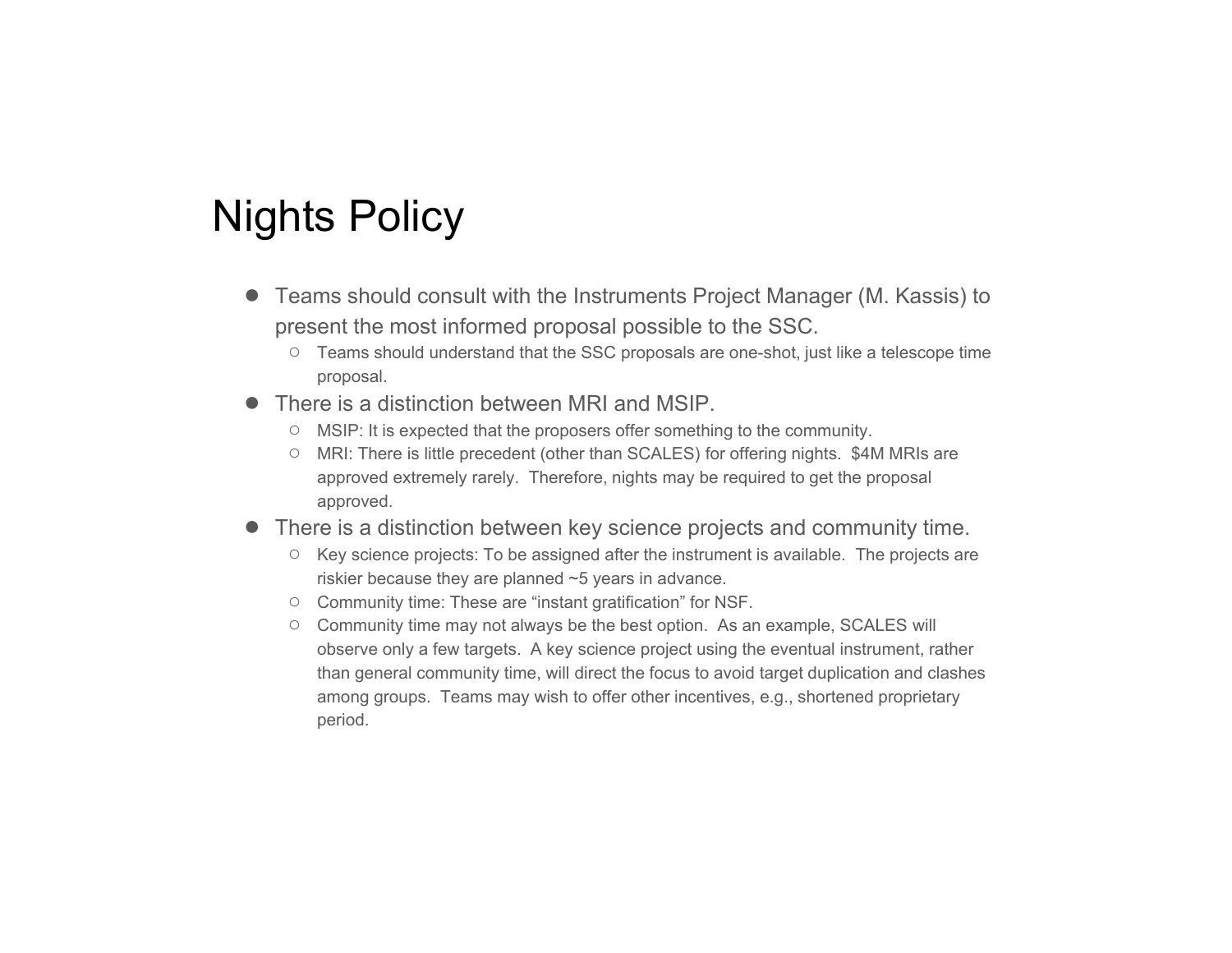#### Nights Policy: Summary of Discussion

SSC would like to see the following changes to the existing policy:

Use 28 night annual cap as a target instead of a hard upper limit

Over a 5 year period, average allocation should not significantly exceed cap

For two stage proposals (MSIP, MsRIs), allow an opportunity to allocate more nights to a step 2 proposal, subject to the above